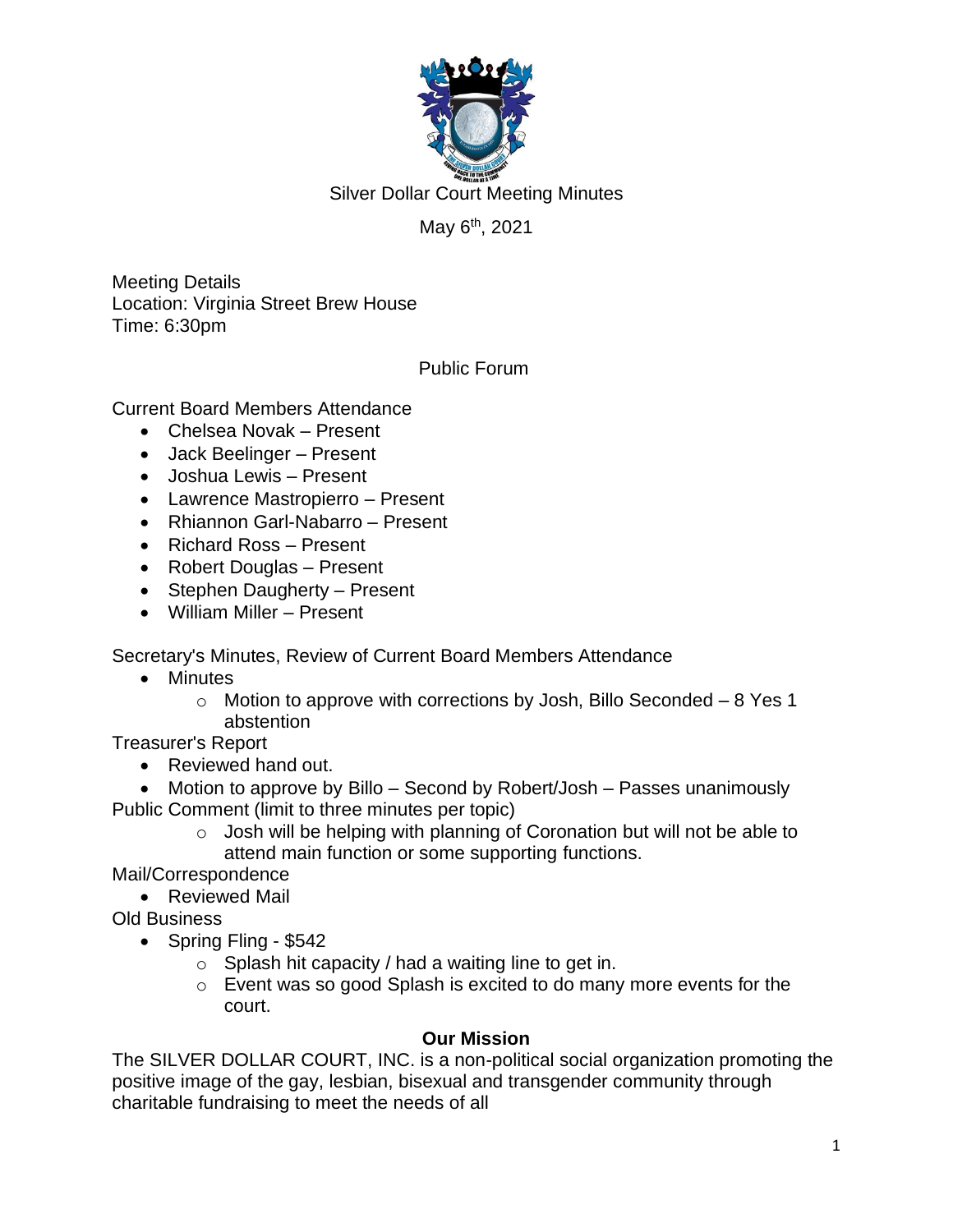

# May 6<sup>th</sup>, 2021

- Closet Ball \$2,282
	- $\circ$  Had one candidate note for next year's event.
	- o Promotion was great / social media only.
	- o Turnout was HUGE.
	- $\circ$  Thanks to Glammer for running the Door Got many compliments from guest.
	- $\circ$  Many 1<sup>st</sup> timers to Drag Shows in general at this show.

New Business

- A. Committee Reports
	- 1. Finance Chair: Billo
		- i. No meeting
		- ii. Will meet after Coronation for Audit.
			- 1. Steve, Josh, and Robert
	- 2. Policy & Procedures Chair: Chelsea
		- i. No meeting
	- 3. Sound Chair: Billo
		- i. Meeting with Chelsea / Everything looks good.
	- 4. Website –Chair: Rhiannon
		- i. No Meeting
		- ii. Billo has been doing great with Facebook.
		- iii. Chelsea has taken over Instagram.
		- iv. Need to update site for Coronation Information.
	- 5. Grievance Chair: Chelsea
		- i. No Meeting
- B. Bills to be paid.
	- a. None
- C. Other
	- a. Our Charity(s) for this year with no Monarch to pick
		- i. Our Center
			- 1. Motion to approve by Robert Second by Rhi/Josh Passes unanimously
	- b. Billo Received an email about pairing with us for an event. We agreed that Billo will write them back and let them know we will give their info to our next Monarch as we are so close to the next year and will invite then to the July Board meeting.

### **Our Mission**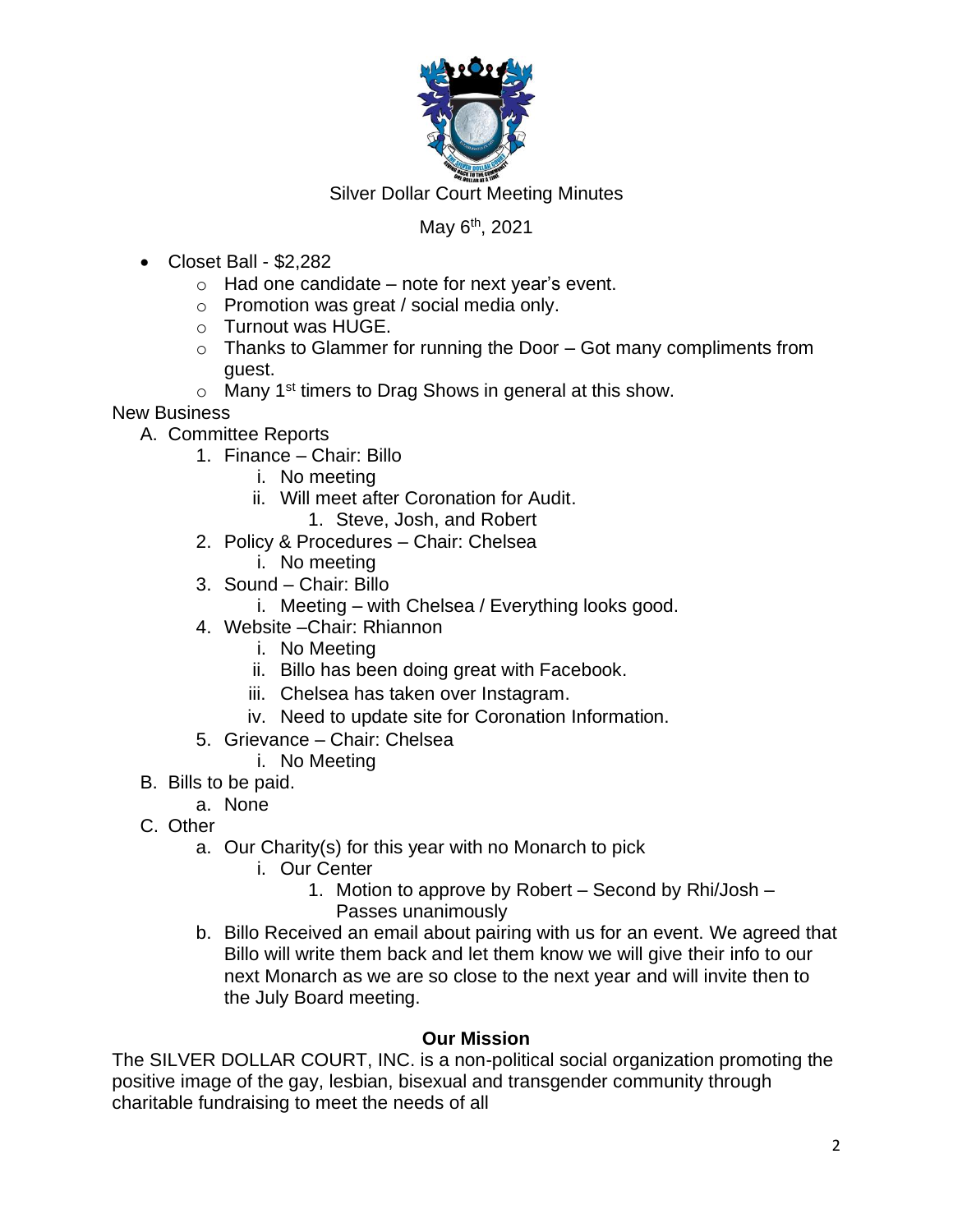

## May 6<sup>th</sup>, 2021

Events/Fundraising

- Upcoming events
	- $\blacksquare$  N/A
- Annual Events
	- $\circ$  AIDS Benefit Jack-E
		- TBD Later 2021 around November
	- o Closet Ball
		- Done
	- o Monarch's Weekend (Show & Bingo)
		- Scheduled and Advertised.
		- Show 5/8 at Faces.
		- Bingo 5/9 Carl's.
			- o Chelsea will bring the Bingo supplies.
			- o Monarchs each bringing prizes with a room theme.
		- After the Show the candidates will be able to make public comment.
	- $\circ$  Voting June 8<sup>th</sup> at Our Center Confirmed
		- 10a-7pm
		- Chelsea will create Ballots Will email for approval need 250/300 numbered.
		- Absentee Ballets Due 1 week before
		- Larry has the voting box.
		- At least one executive board member at all times.
			- Larry 10-12 And 5-7pm  $+$  Counting
			- $\bullet$  Billo 12-2p
			- Chelsea 2p-7pm + Counting
			- Steve TBD
			- Josh 12-2p
			- Rick Unavailable
			- $Jack 10-12$
			- Rhi TBD
			- Robert TBD
			- Will verify shifts next meeting.

### **Our Mission**